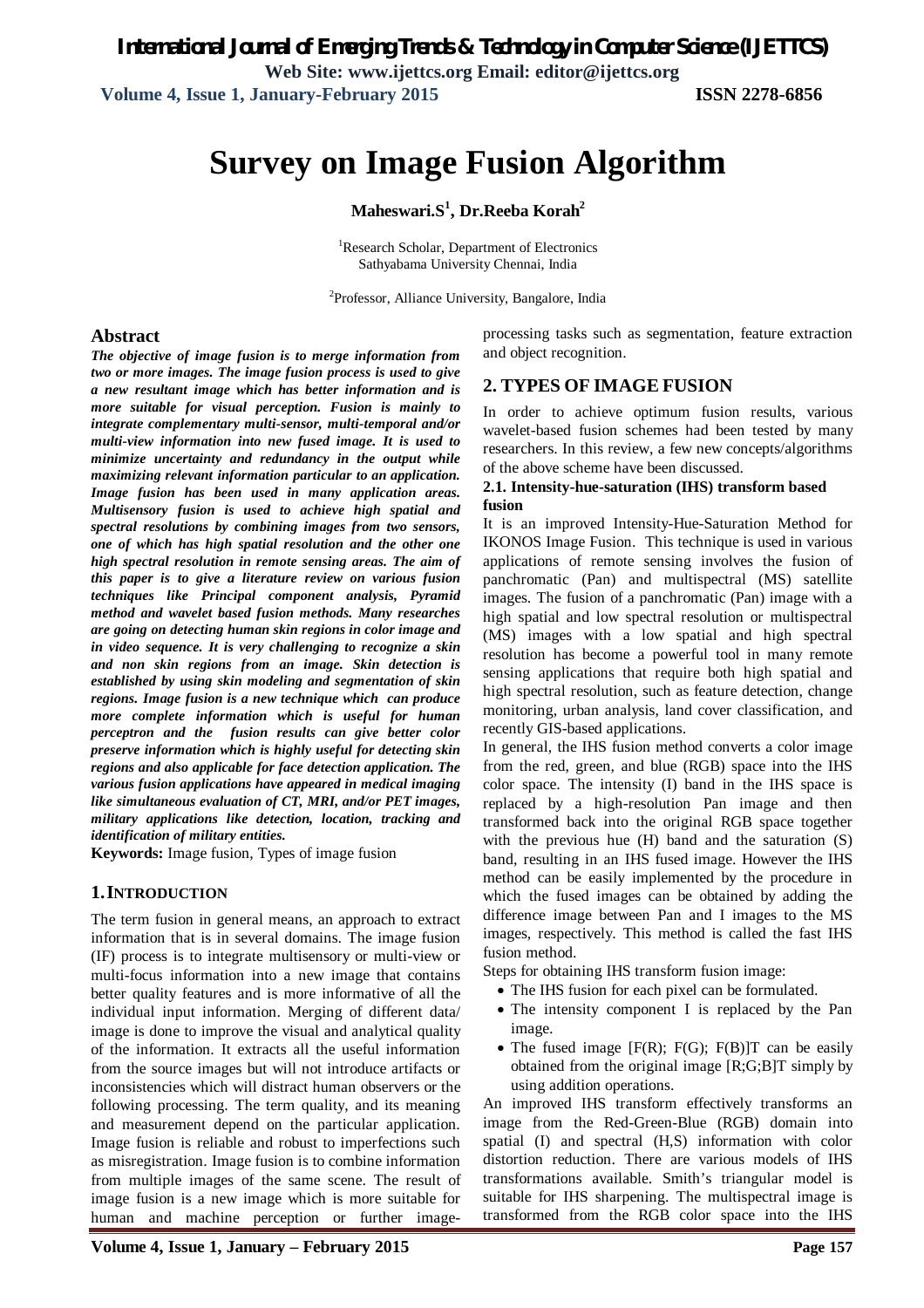# *International Journal of Emerging Trends & Technology in Computer Science (IJETTCS)* **Web Site: www.ijettcs.org Email: editor@ijettcs.org**

### **Volume 4, Issue 1, January-February 2015 ISSN 2278-6856**

domain. The intensity component is replaced by the panchromatic image and then transformed back into the original RGB space with the previous hue and saturation components. The IHS fusion introduces color distortion when dealing with IKONOS images [16].

**2.2. Principal Component Analysis (PCA) based fusion** 

PCA is a mathematical tool which transforms a number of correlated variables into a number of uncorrelated variables. The PCA is used extensively in image compression and image classification. The PCA involves a mathematical procedure that transforms a number of correlated variables into a number of uncorrelated variables called principal components. It computes a compact and optimal description of the data set.

In [7], using PCA algorithm, color components are considered as features from which a representative set is derived. This technique is used to reduce the number of components to a small number of components based on the respective weights of the corresponding Eigen values. An elliptical model classifier is used for classification of skin and non-skin pixels for skin detection.

For face recognition, the important step is to select the features [8]. The most extensively used classifier is principal component analysis which serves two purposes: feature extraction and classification or recognition. It is one of the extensively used classifiers which has low time complexity.

Feature extraction from human faces using PCA [9], proposes facial feature extraction step prior to performing PCA analysis which helps to address two requirements for this system. Firstly, the search for faces does not need to be carried out at every pixel location in the image since a small search space can be obtained using the detected facial feature points. Secondly, the face detection process can be carried out in one cycle over a normalized search space, thereby avoiding the requirement of processing the image at multiple scales.

#### **2.3. MULTI SCALE TRANSFORM BASED FUSION 2.3.1.BROVEY TRANSFORM**

Pixel level image fusion is done by using Brovey transform. Brovey performs a transformation using three multispectral and the panchromatic satellite image scene channels. Brovey transform is also called the color normalization transform because it involves a red-greenblue (RGB) color transform method. The Brovey transformation was developed to avoid the disadvantages of the multiplicative method. It is a simple method for combining data from different sensors. It is a combination of arithmetic operations and normalizes the spectral bands before they are multiplied with the panchromatic image. It retains the corresponding spectral feature of each pixel, and transforms all the luminance information into a panchromatic image of high resolution.

#### **2.3.2 HIGH-PASS FILTERING METHOD**

High-pass and low-pass filters are also used in digital image processing to perform image modifications, enhancements, noise reduction, etc., using designs done in either the spatial domain or the frequency domain. A high-pass filter, if the imaging software does not have

one, can be done by duplicating the layer, putting a Gaussian blur, inverting, and then blending with the original layer using capacity (say 50%) . The unsharp masking, or sharpening, operation used in image editing software is a high-boost filter, a generalization of highpass filtering scheme.

#### **2.3.3. IMAGE PYRAMID APPROACHES- (PYRAMID METHOD)**

An image pyramid consists of a set of low pass or band pass copies of an image, each copy representing pattern information of a different scale. Typically, in an image pyramid every level is a factor two smaller as its predecessor, and the higher levels will concentrate on the lower spatial frequencies. An image pyramid does contain all the information needed to reconstruct the original image.

#### **a) GAUSSIAN PYRAMID**

The Gaussian pyramid consists of low-pass filtered, reduced density (i.e., downsampled) images of the preceding level of the pyramid, where the base level is defined as the original image. The technique involves creating a series of images which are weighted down using a Gaussian average and scaled down. When this technique is used multiple times, it creates a stack of successively smaller images, with each pixel containing a local average that corresponds to a pixel neighborhood on a lower level of the pyramid.

#### **b) LAPLACIAN PYRAMID FUSION**

Laplacian pyramid (fundamental tool in image processing) of an image is a set of band pass images; in which each is a band pass filtered copy of its predecessor. Band pass copies can be obtained by calculating the difference between low pass images at successive levels of a Gaussian pyramid. In this approach, the Laplacian pyramids for each image component (IR and Visible) are used. A strength measure is used to decide from which source what pixels contribute at each specific sample location. Take the average of the two pyramids corresponding to each level and sum them. The resulting image is simple average of two low resolution images at each level. Decoding of an image is done by expanding, then summing all the levels of the fused pyramid which is obtained by simple averaging. The Laplacian pyramid is derived from the Gaussian pyramid representation, which is basically a sequence of increasingly filtered and downsampled versions of an image.

The process of face detection is accomplished by using simple and efficient algorithm for multi-focus image fusion called Laplacian pyramid algorithm. Multiresolution signal decomposition scheme is efficiently used for further

applications like gestures, texture, pose and lighting conditions while taking an image [1].

A kind of fusion approach is highly helpful for applications like Hand Gesture. Hand gestures play a significant role in Human Computer Interaction. They serve as primary interaction tools for gesture based computer control [2].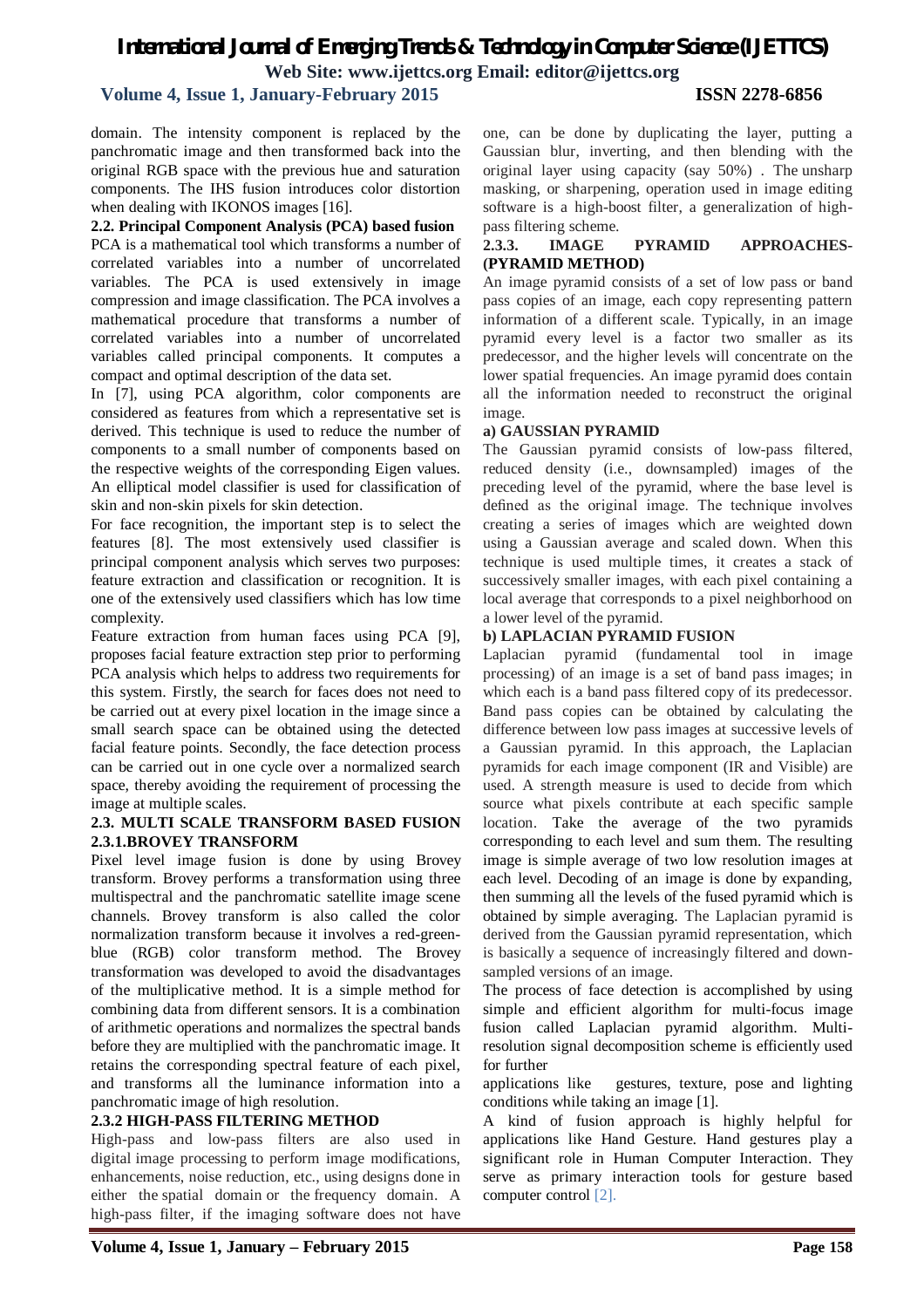## *International Journal of Emerging Trends & Technology in Computer Science (IJETTCS)* **Web Site: www.ijettcs.org Email: editor@ijettcs.org Volume 4, Issue 1, January-February 2015 ISSN 2278-6856**

# **c) GRADIENT PYRAMID**

Gradient pyramid Fusion- the Gaussian pyramid is a sequence of images in which each member of the sequence is a low pass filtered version of its predecessor. Gradient pyramid Fusion method uses Gradient pyramids instead of Laplacian with Gradient pyramids.

#### **d) RATIO OF LOW PASS PYRAMID**

Ratio of Low Pass Fusion- Ratio of Low Pass Pyramid is another pyramid in which at every level the image is the ratio of two successive levels of the Gaussian pyramid.

#### **e) CONTRAST PYRAMID**

Contrast Pyramid is similar to the ratio of Low Pass Pyramid approach. Contrast itself is defined as the ratio of the difference between luminance at a certain location in the image plane and local background luminance. Luminance is defined as the quantitative measure of brightness and is the amount of visible light energy leaving a point on a surface in a given direction.

#### **f) FILTER-SUBTRACT-DECIMATE FUSION**

Filter-Subtract-decimate (FSD) Pyramid technique is a more computationally efficient variation of the Gaussian Pyramid. This is similar to Laplacian fusion, the difference being in using FSD pyramid instead of Laplacian Pyramids.

#### **g) MORPHOLOGICAL PYRAMID FUSION**

This method uses morphological pyramids instead of Laplacian or contrast pyramids. Morphological Pyramid-The multi-resolution techniques introduced by Burt and Adelson etc. typically use low or band pass filters as part of the process. These filtering operations usually alter the details of shape and the exact location of the objects in the image. This problem has been addressed by using morphological filters to remove the image details without adverse effects.

#### **2.4. WAVELET BASED METHODS**

Wavelet methods are also a way to decompose image into localized scale specific signals. Wavelet transforms are linear and square integrable transforms whose basis functions are called wavelets.

#### **2.4.1. DISCRETE WAVELET TRANSFORM**

In the traditional wavelet based fusion once the imagery is decomposed via wavelet transform a composite multi-scale representation is built by a selection of the salient wavelet coefficients. The selection can be based on choosing the maximum of the absolute values or an area based maximum energy. The final stage is an inverse discrete wavelet transform on the composite wavelet representation. Different wavelet transform algorithms have been developed and applied to a variety of applications such as noise suppression, filtering, image restoration, image compression, and astronomical applications.

In wavelet image fusion scheme, the source images I1 (a, b) and I2 (a, b) are decomposed into approximation and detailed coefficients at required level using DWT. The approximation and detailed coefficients of both images are combined using fusion rule f. The fused image could be obtained by taking the inverse discrete wavelet transform (IDWT) as shown in figure 1[21].The fusion rule used

simply averages the approximation coefficients and picks the detailed coefficient in each sub band with the largest magnitude

$$
I(a,b) = \frac{DWT\{I1(a,b) + I2(a,b)\}}{2}
$$



**Figure.1**Discrete wavelet Transformation

The developed DT-CWT fusion techniques provide better quantitative and qualitative results than the DWT at the expense of increased computation. The DT-CWT method is able to retain edge information without significant ringing artifacts. It is also good at faithfully retaining textures from the input images. All of these features can be attributed to the increased shift invariance and orientation selectivity of the DT-CWT when compared to the DWT.

The discrete wavelet transform has a huge number of applications in Science, Engineering, Mathematics and Computer science. Most notably, it is used for signal coding, to represent a discrete signal in a more redundant form, often as a preconditioning for data compression. Practical applications can also be found in signal processing of accelerations for gait analysis in digital communications

Non-traditional methods for detecting human faces within color images or video frames [3] were proposed. A scheme is introduced for skin segmentation to prepare the input image for feature extraction. The methods used here are DCT and DWT. The wavelet sharpened images have a very good spectral quality.

Image steganography is presented in [5] that uses skin portion of an image in DWT domain for embedding of secret data. Embedding of secret data in only skin region enhances the security. Cropping also helps to maintain level of security because without the value of cropped region the message cannot be extracted. The proposed method will provide better performance in terms of PSNR. The author proposed a framework based on steganography that uses Biometric feature i.e. skin tone region. Skin tone detection plays a very important role in biometrics and can be considered as secure location for data hiding. Secret data embedding is performed in DWT domain than the DCT as DWT outperforms DCT [6].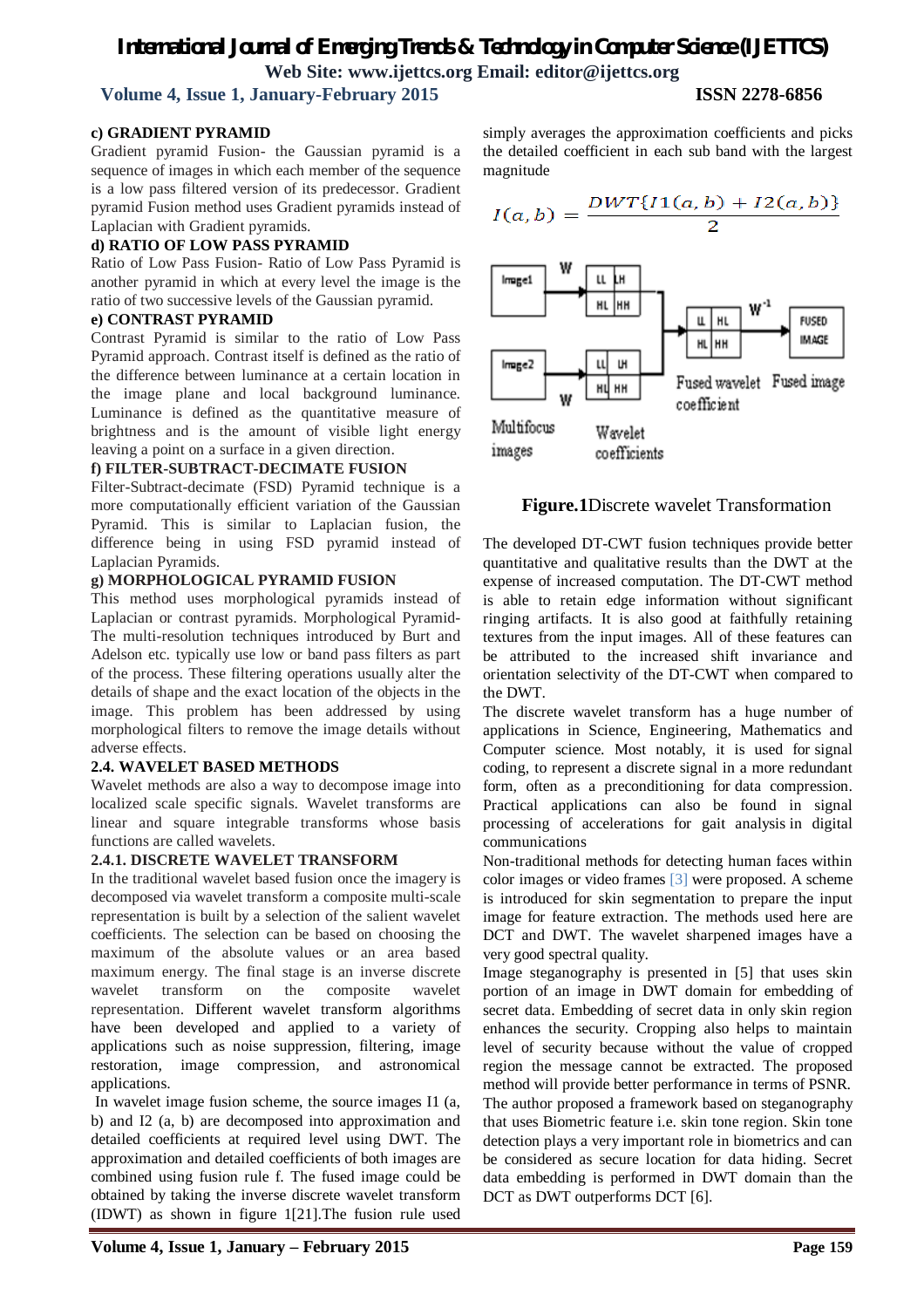# *International Journal of Emerging Trends & Technology in Computer Science (IJETTCS)*

**Web Site: www.ijettcs.org Email: editor@ijettcs.org** 

## **Volume 4, Issue 1, January-February 2015 ISSN 2278-6856**

#### **2.4.2. STATIONARY WAVELET TRANSFORMS**

The Stationary wavelet transform (SWT) is a wavelet transform algorithm designed to overcome the lack of translation-invariance of the discrete wavelet transform (DWT). Translation-invariance is achieved by removing the downsamplers and upsamplers in the DWT and upsampling the filter coefficients by a factor of  $2^{y-1}$  in the j<sup>th</sup> level of the algorithm. The SWT is an inherently redundant scheme as the output of each level of SWT contains the same number of samples as the input – so for a decomposition of N levels there is a redundancy of N in the wavelet coefficients. A few applications of SWT are Signal de-noising, Pattern recognition etc

#### **2.4.3. MULTI WAVELET TRANSFORM**

Multi-wavelets have the capability of possessing properties such as orthogonality, symmetry, short support and higher approximation order simultaneously. So, they seem to be very good candidate for de-correlation in compression process.

#### **The wavelets-based approach is appropriate for performing fusion tasks for the following reasons:**

- It is a multi-scale (multi-resolution) approach well suited to manage the different image resolutions. In recent years, some researchers have studied multiscale representation (pyramid decomposition) of a signal and have established that multi-scale information can be useful in a number of image processing applications including the image fusion.
- The discrete wavelets transform (DWT) allows the image decomposition in different kinds of coefficients preserving the image information. Such coefficients coming from different images can be appropriately combined to obtain new coefficients, so that the information in the original images is collected appropriately.
- Once the coefficients are merged, the final fused image is achieved through the inverse discrete wavelets transform (IDWT), where the information in the merged coefficients is also preserved.

#### **2.4.4. CURVELET TRANSFORM**

Curvelets are a non-adaptive technique for multiscale object representation. It is an extension of the wavelet concept. Multi-resolution methods are deeply related to image processing, biological and computer vision, scientific computing, etc. The curvelet transform is a multi-scale directional transform, which allows an almost optimal non-adaptive sparse representation of objects with edges. It has generated increasing interest in the community of applied mathematics and signal processing over the past years. A multi-resolution geometric analysis (MGA), named curvelet transform, was proposed in order to overcome the drawbacks of conventional two-dimensional discrete wavelet transforms. In the two-dimensional (2D) case, the curvelet transform allows an almost optimal sparse presentation of objects with  $C^2$ -singularities. Combined with other

methods, excellent performance of the curvelet transform has been shown in image processing[19].

#### **Discrete Cosine Transformation**

The other important transformations being used by researchers is DCT. Two dimensional DCT is used for extracting features of human face and main usage of DCT is for data compression. In addition the extracted features can be used for recognizing facial expression.

The new method of detection proposed in this system is based primarily on a technique of automatic learning by using the neural networks MLPs and a technique of compaction of energy by using the discrete cosine transform DCT. The DCT has a very great effectiveness in terms of compaction of energy, it makes it possible to store a maximum of information in a minimum of coefficients located low frequency and each time that one goes down again towards the high frequencies there will be a degradation of information. This makes it possible to eliminate the coefficients having relatively small amplitudes without presenting a deformation of the characteristics of the image [4].

### **3 .CONCLUSION**

It has been found that the standard fusion methods perform well spatially but usually introduce spectral distortion. To overcome this problem, numerous multiscale transform based fusion schemes have been proposed. Due to the numerous multi-scale transform, different fusion rules have been proposed for different purposes and applications.

For methods like HIS, PCA and Brovey transform, which have lower complexity and faster processing time, the most significant problem is color distortion. Waveletbased schemes perform better than those methods in terms of minimizing color distortion. The development of more sophisticated wavelet-based fusion algorithms (such as Ridgelet, Curvelet, and Contourlet transformation) could improve performance result, but they often cause greater complexity in computation and parameters setting.

Image quality can be evaluated by means of quantitative measures like Root mean square error (RMSE) Entropy, standard deviation and so on. It is necessary to evaluate metrices for combining images without introducing some form of distortion.

Detecting human skin regions in color image is a difficult task. Image fusion is a new technique which can produce more complete information even in poor background and the fusion technique can give better color preserve information which is highly useful for detecting skin regions and also applicable for face detection application. Image fusion techniques may improve accuracy and robust property of human skin detection but it may produce localization error and matching error.

#### **Acknowledgment**

The authors wish to acknowledge everyone who directed to write this survey article. The authors would like to thank the anonymous reviewers for their helpful comments.